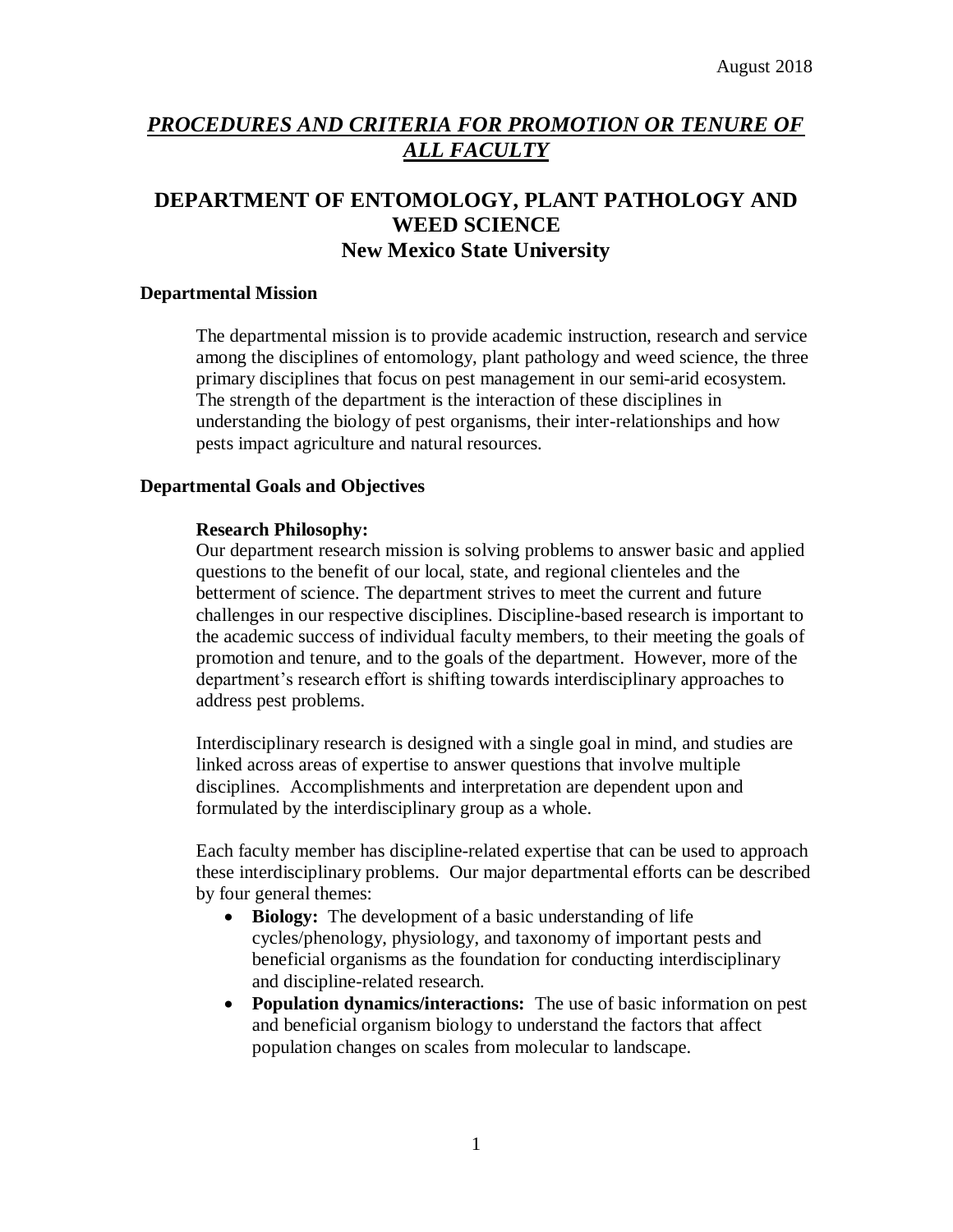- **Ecosystems monitoring:** The development and application of technologies to monitor pest and beneficial organism populations and ecosystems.
- **Integrated management:** The design of effective systems management strategies founded on a thorough understanding of pest and beneficial organism biology and population dynamics.

### **Teaching Philosophy**

The Department teaches integrated biology so students can understand and manage current and emerging issues in plant and animal health and protection, using tools from molecular to landscape scales.

The teaching emphasis in our department is on problem-solving and mirrors our research mission. Our research programs feed our teaching program. Within this context, our teaching program provides the discipline-related background and tools to enable students to approach and solve problems.

In the pursuit of our mission, we rely on specialists in other departments to teach basic mathematics, physics, chemistry, biology, etc. Our EPPWS courses provide upper division instruction which builds on this basic science background and incorporates environmental issues, monitoring, and management to teach our students to apply problem-solving skills to biological issues… "finishing out" their education.

#### **Service and Outreach Philosophy**

The service goal for EPPWS is to provide activities and services within the disciplines of entomology, plant pathology and weed science that create student opportunity and enhance agricultural production, environmental stewardship, natural resource management, and quality of life for New Mexicans. We support service to our disciplines, scientific societies, the broader scientific community, and the university, college and department. Service activities range from reviewing papers and proposals to committee service, leadership roles, and direct work with our public and private clientele.

We support outreach to educate K-12 groups and the community through formal and informal activities. Outreach includes promoting NMSU, the department, our disciplines, and recruiting activities.

# **Extension Philosophy**

EPPWS works closely with the Cooperative Extension Service. Many EPPWS faculty have a split appointment with Extension reflecting the minority or majority of their efforts. NMSU P&T Policy combines outreach with extension (9.31 – Part 3, E), but ACES (ACES P&T Policy (6.4)) and EPPWS differentiate between outreach and extension.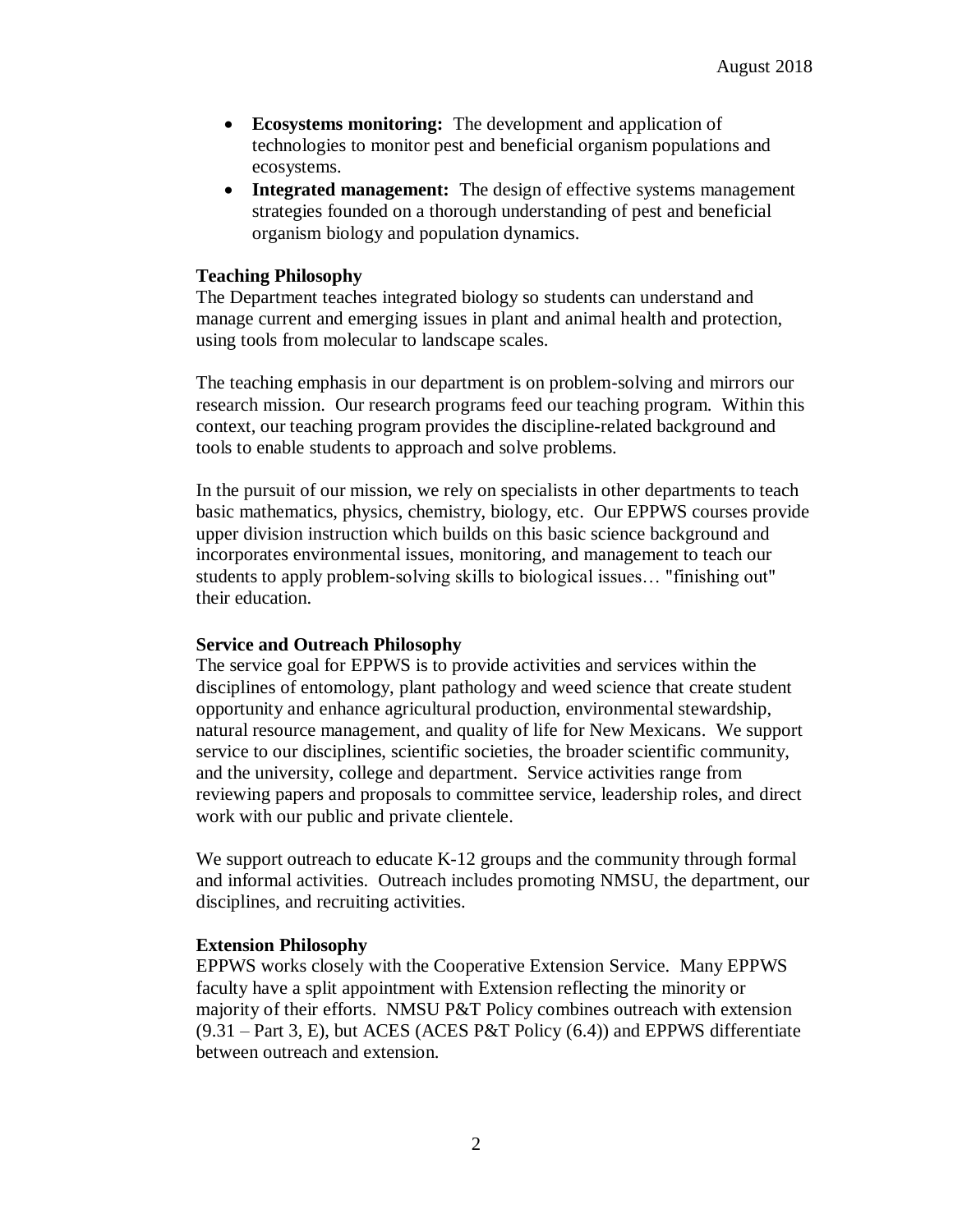#### **Mentoring Policy**

Senior faculty have a responsibility to mentor junior faculty in developing their academic careers. As stated elsewhere in this document, the EPPWS P&T Committee meets annually as a "committee-of-the-whole" comprised of all promoted and tenured departmental faculty to review junior faculty progress. This annual review provides mentoring feedback on the faculty member's performance and is used to identify specific activities to enhance the candidate's progress toward promotion and tenure via written comments that identify areas of strength, as well as suggestions as to any areas of weakness the faculty member may exhibit. Within their first year of employment, tenure-track and non-tenuretrack faculty should partner with one or more senior faculty from whom they solicit individual guidance regarding questions relating to promotion and tenure. These senior faculty should be identified in the junior faculty member's annual document submitted to the EPPWS P&T Committee.

## **General Statement**

Promotion of and issuances of continuous contracts to faculty members are matters of utmost importance to the Department. There are many criteria by which individual faculty members are evaluated, as most faculty have research and teaching or extension responsibilities, as well as service obligations. Promotion and/or tenure evaluations must consider the individual's performance in relation to agreed-upon annual allocation-of-effort statements.

The Department follows the criteria for promotion and tenure stated in Section 9.30 of the Administrative Rules and Procedures of NMSU (ARP) (visit http://arp.nmsu.edu/ for a link to the most recent version) as well as the College of Agricultural, Consumer and Environmental Sciences Criteria for Promotion and Tenure (ACES CPT) (visit http://aces.nmsu.edu/employee/pt/index.html and click 'P&T policy for ACES faculty'). The Department criteria supplement information provided in both of the above documents, and provide **additional** policies and procedural information that applies to faculty within EPPWS. The policies and procedures regarding promotion and tenure that are set forth in the NMSU ARP supersede College and Department policies. Each faculty member is responsible for following the policies and procedures in the University, College, and Department documents.

It is imperative that faculty have both the opportunity and the desire to grow and develop as professionals. Within the College of Agricultural, Consumer and Environmental Sciences, candidates for promotion and/or tenure are evaluated by the principal unit (department in the case of EPPWS) promotion and tenure committee, the department head, the ACES promotion and tenure committee, and the dean. At all levels of this evaluation process, judgments are made based on an individual's responsibilities and performance. These judgments must recognize that each faculty member has a unique responsibility within the university. The candidate must be aware that advancement to the next academic rank requires excellence in their specific technical area, evidence of developing stature in the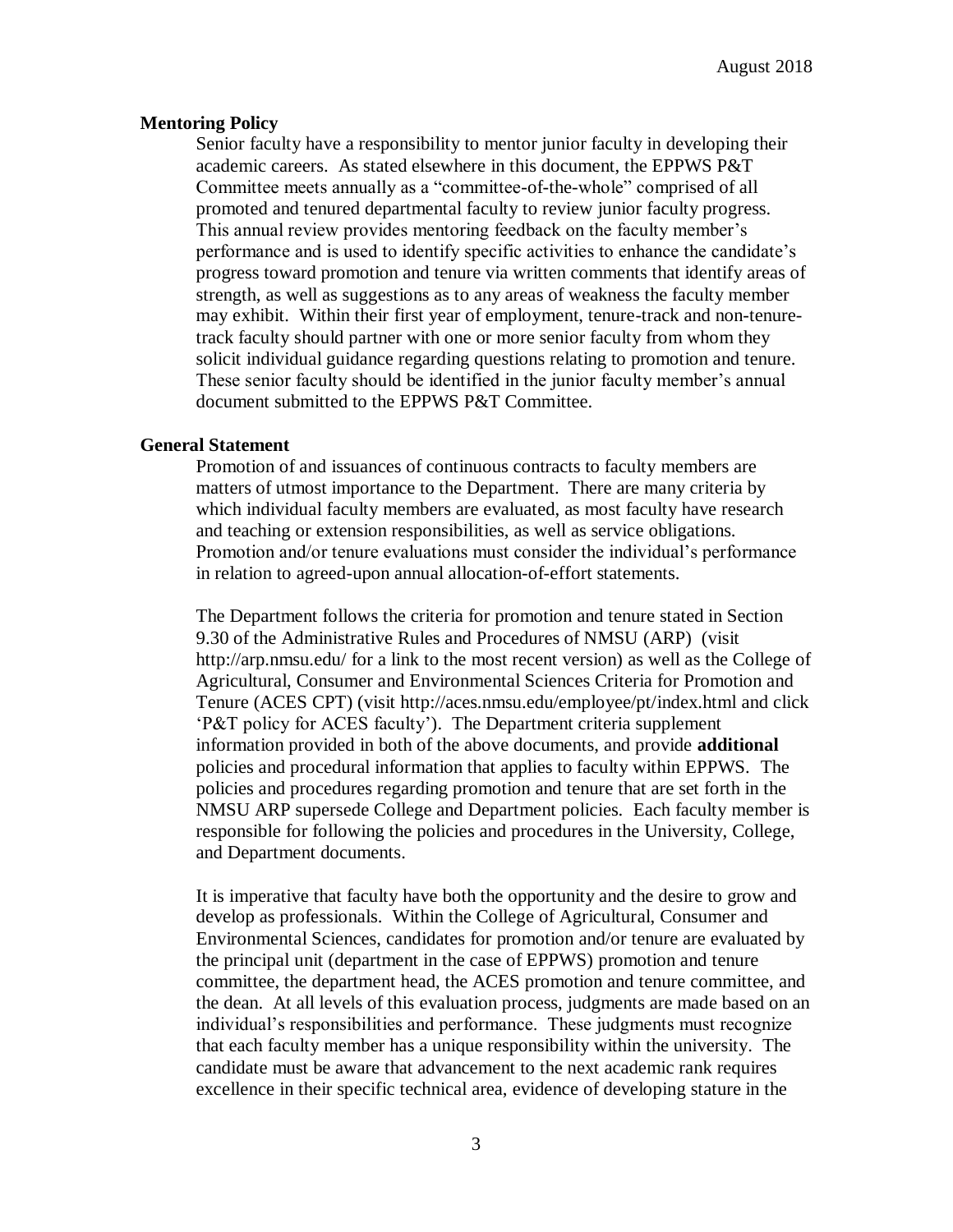university, state and nation and a professional maturity expected of those in particular professional ranks.

Non-tenure-track faculty (NTTF), research faculty and college-rank faculty, are synonymous terms for ACES faculty members who hold non-tenure-track positions in research, extension, teaching or other assignments, including administration (ACES CPT Appendix 1). In general, persons appointed to NTTF positions should have qualifications commensurate with the corresponding rank of tenure-track faculty (TTF) and as such there are no differences in the promotion process between NTTF and TTF (ARP 9.32 Part 9).

Candidates for promotion and/or tenure are responsible for providing the materials that allow the various evaluators to make a fair appraisal of the individual's performance, professional maturity and likelihood of continued contribution to the department, college and university. These materials are presented in a portfolio that adheres to the requirements described in ARP 9.35 Part 6 (Portfolio Preparation by Candidate) and ACES CPT Section 8. The curriculum vitae portion of the portfolio should adhere to the Curriculum Vitae Format described in ACES CPT Appendix 6. Candidates are strongly encouraged to review, as examples, portfolios of recently-promoted faculty within the department. If desired, the department head or chair of the EPPWS P&T committee will assist candidates in obtaining example portfolios.

The department head will meet annually with all faculty members regarding progress toward promotion and/or tenure, agreed upon goals and objectives, and annual performance evaluation. An annual allocation-of-effort statement (ACES CPT Appendix 2) will be prepared and mutually agreed upon by the department head and each faculty member at the spring performance review.

#### **The Departmental Promotion or Tenure Committee**

The Department of Entomology, Plant Pathology and Weed Science Promotion and Tenure (P&T) Committee will consist of all faculty members above the rank of Assistant Professor (TTF or NTTF) within the department. Consideration of candidates applying for promotion to Professor (TTF or NTTF) will be conducted only by EPPWS P&T Committee members who currently hold those ranks. At no time will a candidate be considered by fewer than three eligible committee members. If the number of EPPWS P&T Committee members is insufficient, additional fully-promoted members will be sought from departments with similar research/teaching structure within the College (e.g. Plant & Environmental Science; Fish, Wildlife & Conservation Ecology; Animal & Range Science). The committee chair must be fully-promoted and will be elected to a three year term by the members.

The dean, department head, or comparable administrators may meet with the committee to discuss procedural matters. The committee will oversee the election of one fully-promoted member to serve on the ACES Promotion and Tenure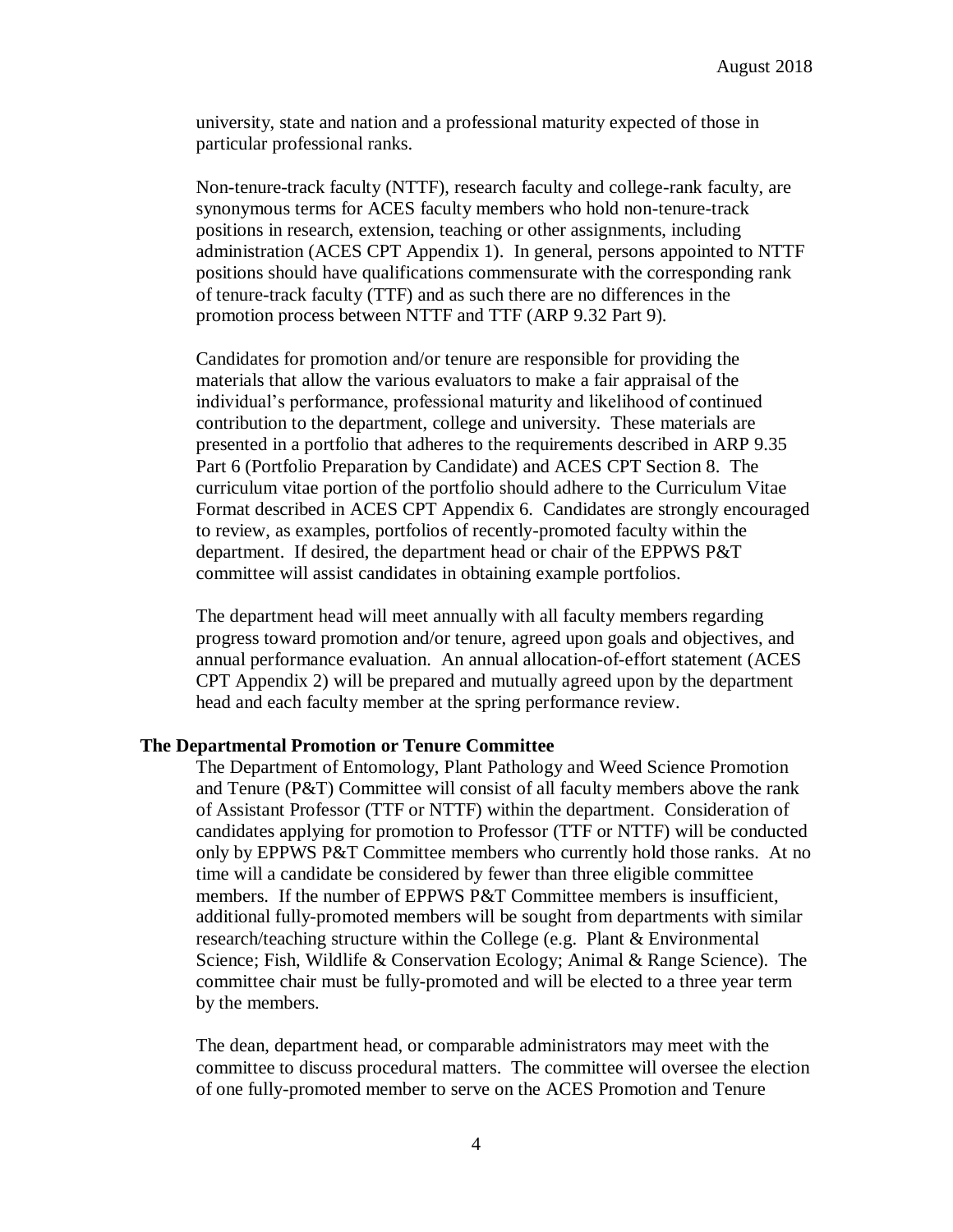Committee in accordance with the provisions of the ACES CPT Section 7.3. All faculty members, including Assistant Professors (TTF and NTTF), within the EPPWS Department are eligible to vote in this election.

The EPPWS P&T Committee meets each spring to review and provide feedback to candidates on their progress toward tenure and/or promotion. The committee meets again in the fall to consider completed portfolios of candidates applying for tenure and/or promotion. Typically, all EPPWS P&T Committee and Department Head actions pertaining to portfolios must be completed in time to submit one (1) hard copy and one (1) electronic copy of the portfolio to the Dean of ACES by 15 December. This date may be revised by the Dean of ACES if posted on the College website prior to the end of spring semester. In addition, a suggested approximate timeline is provided by the Provost each fall. Candidates applying for tenure or promotion in the fall should have the CV portion of their portfolio and their executive summary (ARP 9.35 Part 10 and ACES CPT Section 8 for further explanation) completed by August 1 to accompany requests for external letters of review. The entire portfolio, including external letters of review, must be completed by October 1.

The following is a general timeline and procedural information regarding application for promotion or tenure for candidates with a majority appointment in the department. For candidates with less than 51% appointment in EPPWS, the timeline set by the major department supersedes that set by EPPWS:

May 15:

- Candidates applying for tenure or promotion will provide a draft portfolio with the assistance of the department head, mentor, and EPPWS P&T committee.
- Assistant Professors (TTF and NTTF) submit to the chair of the EPPWS P&T Committee a Curriculum Vitae prepared in accordance with Section ARP 9.35 Part 10 and ACES CPT Appendix 6. As recommended by ACES, this annual review supersedes the need for mid-probationary review, although the mid-probationary review may still be requested by a faculty member (APR 9.35 Part 3). The annual review provides feedback on the faculty member's performance and is used to identify specific activities to enhance the candidate's progress toward promotion and/or tenure.
- Associate Professors (TTF and NTTF) are encouraged to submit to the chair of the EPPWS P&T Committee a similarly-prepared Curriculum Vitae (ARP 9.35 Part 10 and ACES CPT Appendix 6) at least every three years following promotion. The subset of the EPPWS P&T Committee consisting of all fully-promoted faculty will provide similar feedback to those in the Associate rank regarding performance and identify specific activities to enhance the candidate's progress toward full promotion. A draft packet MUST be submitted for spring review in the year a candidate applies for promotion to Professor.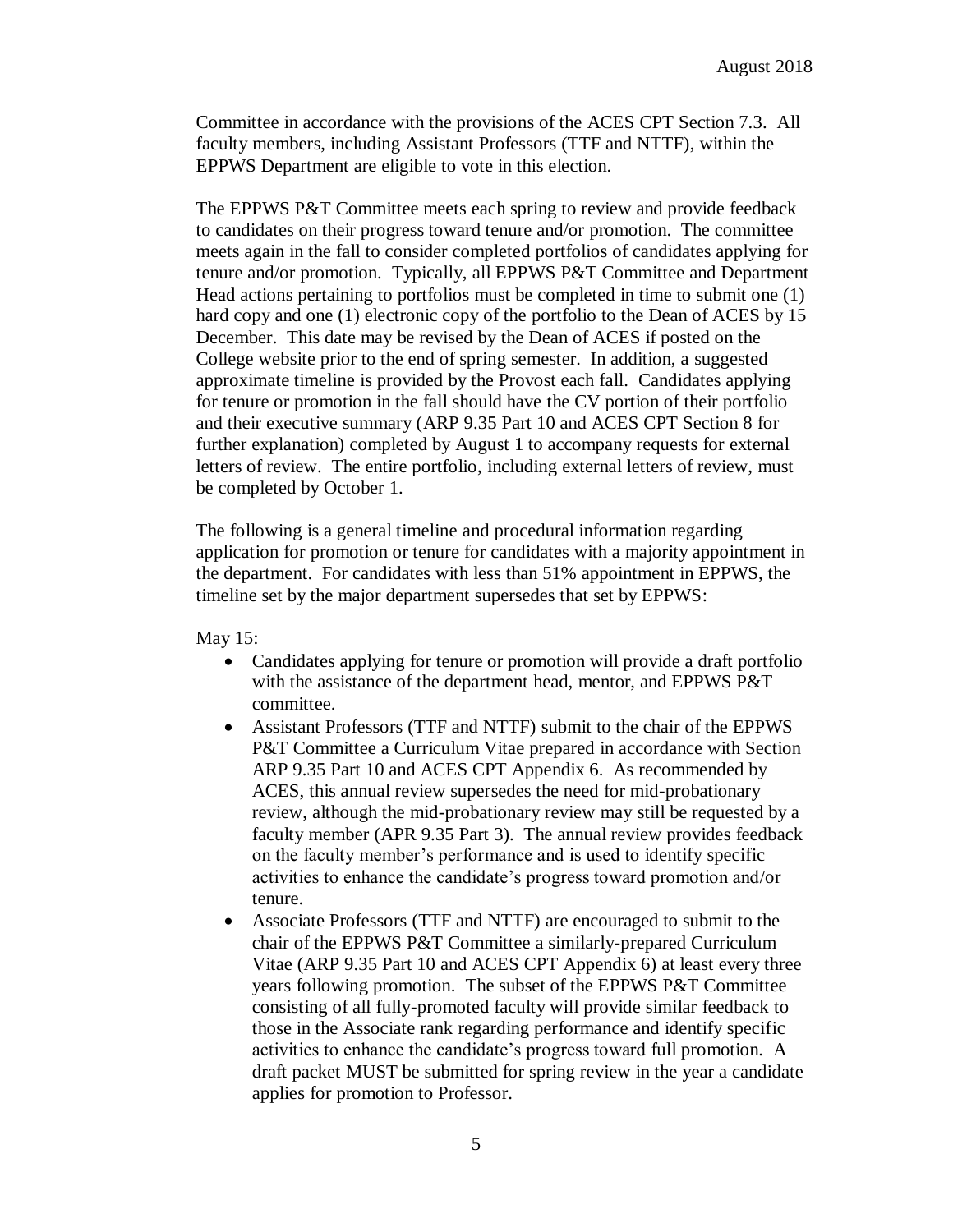• The chair of the EPPWS P&T Committee will circulate submitted documents to the appropriate committee members for evaluation.

Late May to early June:

- The EPPWS P&T Committee will meet and review CVs and prepare a written review of each candidate, which will be provided to the department head by June 15. The review will provide written comment on the progress of the faculty member, as well as suggestions on any areas of weakness the faculty member may exhibit.
- The documentation will be reviewed by the department head, who then provides the faculty member an independent, written annual evaluation of their progress towards tenure and/or promotion. The department head provides the candidate with written copies of the EPPWS P&T Committee recommendation and the department head's recommendation, in accordance with ARP 9.35 Part 5B.

June and July:

- Internal and external reviewers must be contacted by the department head in early August to request letters evaluating the candidate's application for tenure and/or promotion. The candidate should provide contact information for no less than 2 internal and 6 external (up to a total of 15) potential reviewers who are familiar with and qualified to evaluate the candidate's accomplishments in the various areas under consideration (teaching and advising; scholarship and creative activity; outreach; service) to the department head by August 1. The list should include peers or administrators from NMSU (avoid any conflicts of interest such as EPPWS faculty who are all considered members of the EPPWS P&T committee), and peers or administrators at other external institutions or agencies. **Peer reviewers must hold the rank sought by the candidate or higher.**
- The department head will select reviewers from the list provided by the candidate and will solicit 2 to 4 additional reviewers independently. The candidate will be provided with the names of potential additional reviewers, and afforded the opportunity to identify any potential conflicts of interest. Potential reviewers will be asked if they are willing to provide a letter and will be provided copies of the candidate's Curriculum Vitae from their portfolio, candidate executive summary, and the EPPWS evaluation criteria for promotion. Instructions to reviewers should include the following:
	- a. A request for a brief statement regarding the individual's qualifications for serving as a reviewer.
	- b. A request that the reviewer indicate the relationship between the candidate and the reviewer, including any potential conflicts of interest.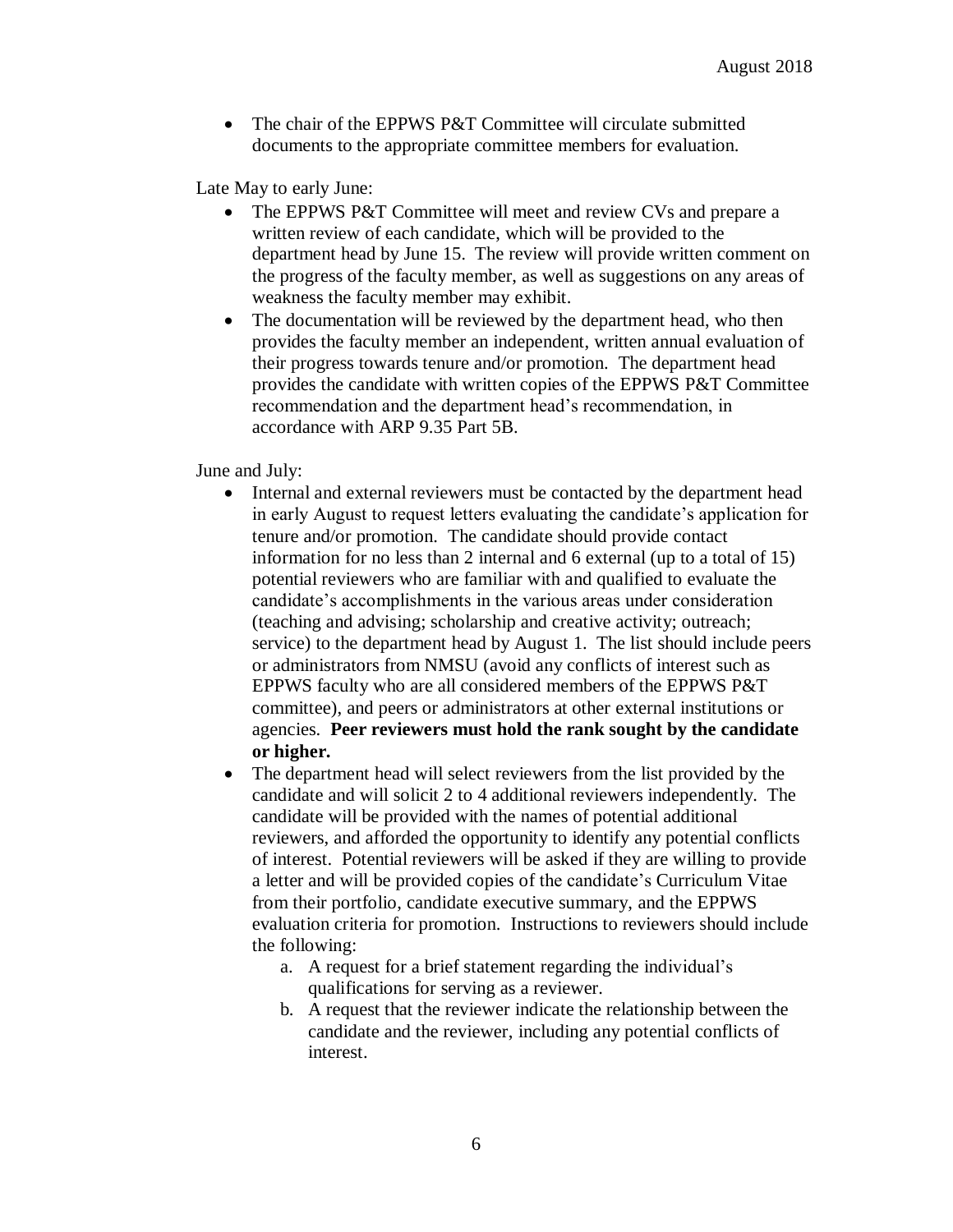- c. Notification that in the event of an appeal, the candidate and third parties will have an opportunity to read a redacted version of the letter of assessment.
- d. Notification that third parties, in the event of an EEOC or other investigation into a tenure or promotion decision, may review letters.
- e. Letters of assessment will be addressed to the department head, who will insert all letters received in the appropriate section of the candidate's core document.

## October 1:

- Candidates must submit the completed portfolio and an electronic copy of the core document to the department head who, following insertion of solicited review letters, will forward the portfolio to the chair of the EPPWS P&T Committee. The chair will circulate the core document to the committee for review. The documentation file (second physical binder or a PDF document associated with the applicant's portfolio) will remain in the department head's office, and should remain in the EPPWS office during all subsequent phases of the review.
- The documentation file contains supporting documentation such as copies of publications, student evaluations, letters of appreciation, unsolicited letters of support from students, faculty, or clientele, copies of news releases, trade journal articles or other non-peer-reviewed scholarly work, other documentation of teaching, outreach, service and any other scholarly activity deemed important.
- If this is an application for tenure, the candidate is to include evidence of contributions since starting at NMSU, plus evidence from other institutions if credit for prior service is applicable. If this is an application for promotion, then the candidate is to include evidence of contributions since the last promotion or tenure review ARP 9.35 Part 6B.
- Only members of the EPPWS P&T, other principal unit P&T (in the case of split appointments) or ACES Promotion and/or Tenure Committees or administrators charged with evaluating the candidate will be allowed to review any portion of the portfolio.

October 15 to November 15:

- The chair will schedule a meeting of the EPPWS P&T Committee to consider the applications for tenure or promotion within the department according to the following procedure:
	- o Prior to discussion of the portfolio, each member of the EPPWS P&T Committee is responsible for reviewing the University Conflict of Interest Policy as stated in ARP 9.32 Part 5. A conflict of interest is defined as any case in which an objective outsider would reasonably suspect a conflict of interest that would result in an inability to be objective and fair in the assessment of a candidate's record. Prior to deliberations, the committee chair will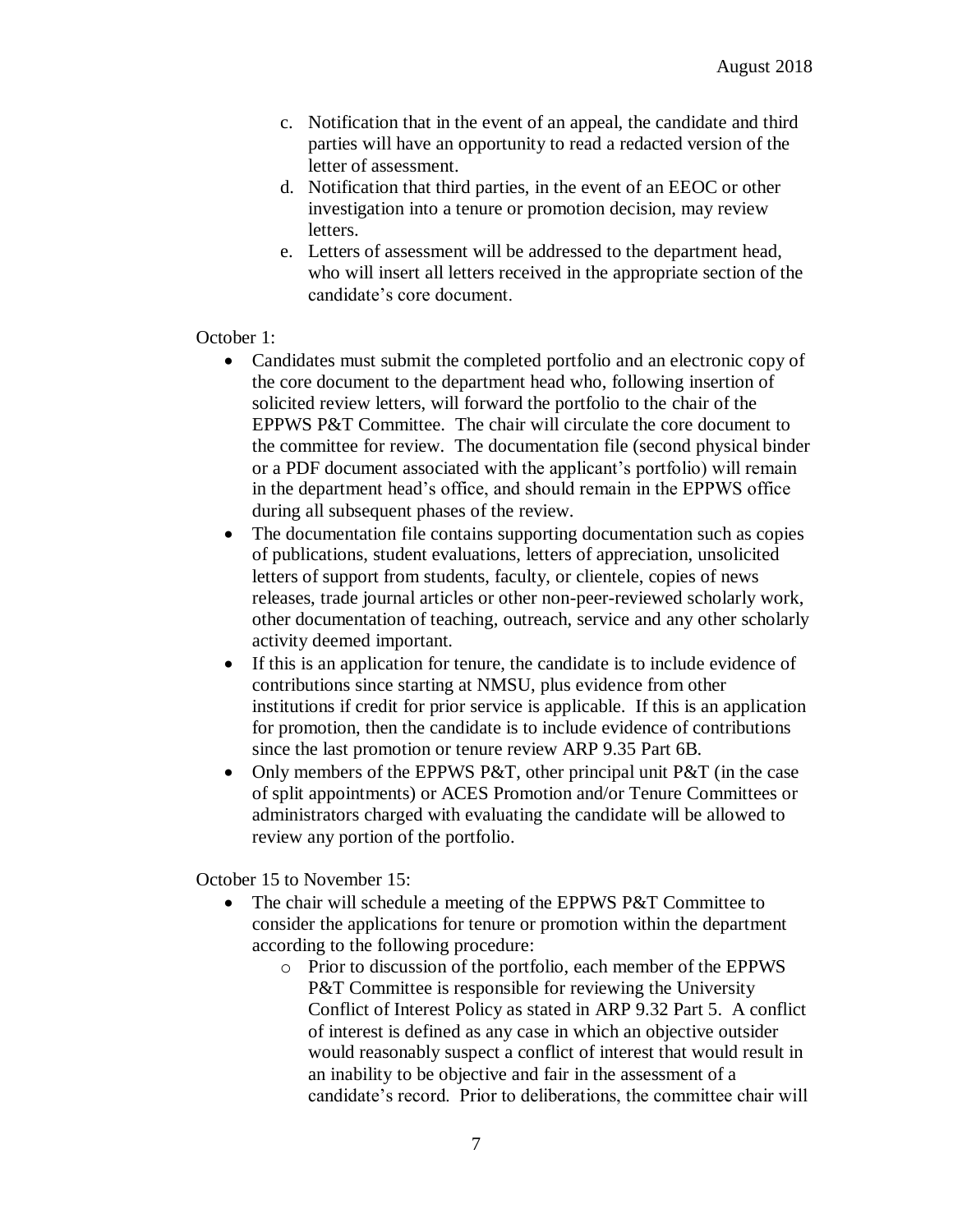review with the committee the matter of conflict of interest. Any member of the committee who has a conflict of interest with respect to a candidate will request recusal for that particular candidate by submitting a written memo to the chair of the committee with a copy to the dean or department head, as appropriate. A two-thirds majority of committee members may vote to recuse a committee member who has an actual or apparent conflict of interest but does not request recusal. The chair of the committee will submit a memo indicating the recusal to the dean or department head, as appropriate.

- o The Committee then discusses the portfolio submitted by the candidate. Any committee member who has questions or reservations concerning the fitness of the candidate for advancement must express those concerns and explicitly cite those reasons during the meeting.
- o The EPPWS P&T Committee will reach one of two decisions:
	- Recommendation for tenure and/or promotion
	- Recommendation that tenure and/or promotion be denied.
- o Deliberations and voting will be conducted in closed session with only those committee members present or participating through teleconference or videoconference permitted to vote. Voting will be conducted by secret ballot. Only tenured members are eligible to vote on tenure decisions. All votes must be recorded. A simple majority vote of the EPPWS P&T Committee shall determine the recommendation by the committee.
- o The recommendation will be forwarded in writing to the candidate by the department head and shall include:
	- The number of abstentions and votes recommending for or against tenure or promotion
	- **Commendations and concerns relative to evaluation criteria** in teaching and advising, research, outreach, service, and leadership.
	- Dissenting opinions containing specific commendations, concerns, and recommendations addressing the criteria in each of the aforementioned areas required for promotion and tenure.
	- The recommendation letter shall be signed by all committee members present at the meeting.

#### **Criteria for Evaluating Candidates for Promotion or Tenure**

While it is difficult to list all the attributes that a candidate for promotion and tenure might use as evidence of their worthiness for advancement, it is expected that all faculty possess a high level of sustained scholarship, are effective at teaching, present a demonstrated willingness and ability to cooperate effectively with other departmental members, and possess a record of service. The Department recognizes that the proportion of effort devoted to discipline-based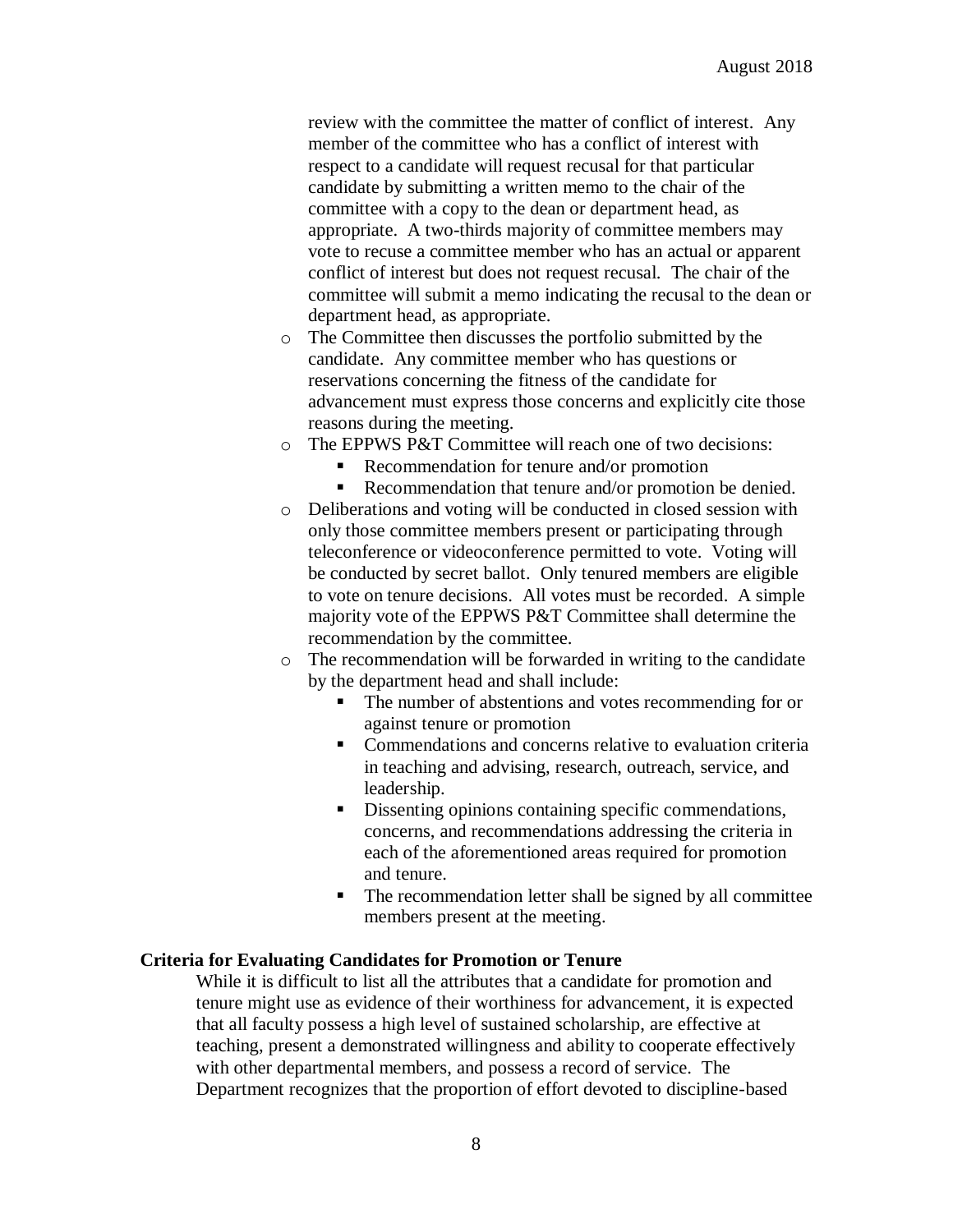research versus interdisciplinary research will vary among individuals depending on current knowledge within their discipline, clientele needs, interests of the faculty member, and stage of career development. It is expected that each candidate explain how they have chosen to develop their research and teaching programs, and how their program fits into the larger research and instructional goals of the Department. Faculty members will be evaluated proportionally to their unique allocation-of-effort contributed to the department. In all activities identified below (Teaching and Advising; Scholarship and Creative Activity; Outreach; Service, and Leadership), the department values cooperation and integrity through responsible and honest interactions of faculty with staff, students, colleagues, and constituents in an atmosphere of mutual respect.

## **1. Teaching (Instruction) and Advising**

Effective teaching is difficult to measure precisely. Components of good teaching commonly include the teacher's knowledge of the field, skill in arousing interest, and ability to relate the field of knowledge to human problems. Also, skill is needed in awakening students to the realization of the social, political, economic and ethical implications of their study. Courses should be organized and up to date. Evidence for effectiveness of teaching at the undergraduate and graduate levels will be based on:

- student evaluations, and peer and/or the department head's evaluations
- letters from former students
- innovations employed such as new teaching techniques, new curricula, new courses developed, and contributions to more effective teaching
- teaching improvement activities

Undergraduate student mentoring and advising can be an important role for faculty. Evidence of successful mentoring and advising include:

- Providing academic support: such as helping students plan schedules and making sure that they complete graduation requirements.
- Providing research experience: such as supporting students that show an interest in doing independent research.
- Evidence of other forms of student mentoring and support

Evidence of graduate student mentoring and advising:

- All faculty are expected to help train graduate students. On-campus faculty are expected to serve as graduate committee chairs and committee members, while off-campus faculty may find it more difficult to chair committees.
- Encouragement and support of graduate student involvement in professional activities at the local, regional, and national levels.
- Academic support and mentoring to encourage students to complete degree requirements in a timely manner.

# **2. Scholarship and Creative Activity**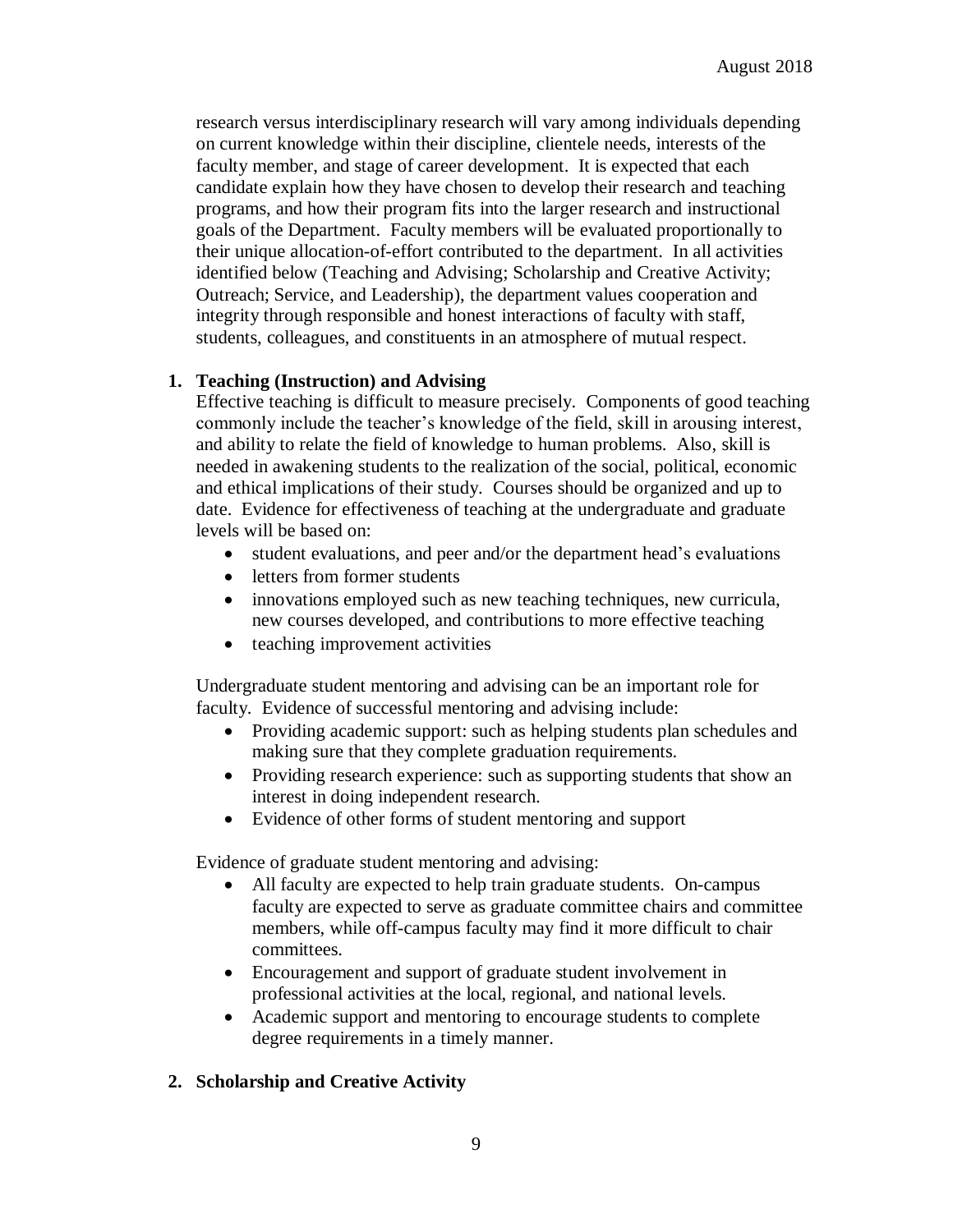Scholarship within the Department of Entomology, Plant Pathology and Weed Science is viewed as the sum of the candidate's scholarly research, teaching, and extension activities described below, plus scholarly activities that are part of the Outreach and Service designations presented later in this document. The faculty member's activities will be judged in relation to their division of effort as defined in their agreed-upon annual allocation-of-effort statement.

#### **a. Research Scholarship**

Candidates should present evidence of creative activities that demonstrate professional merit, interest, and peer recognition. Faculty members with research efforts in the department are expected to develop proposals to secure outside grant funding to support their research effort. The department endeavors to provide minimal funding to help keep a research program active on a continuing basis; however, no faculty member will realize their potential to the department, college or university unless outside funds are secured to support their area of activity. The degree of success in these efforts will be weighed against such factors as sources and availability of funds.

The evidence of successful research activity can take a variety of forms, the most obvious of which is publication in quality, refereed journals applicable to the particular discipline. In a Land Grant University like NMSU, publications in experiment station bulletins and research reports are also valued, as are invited contributions to published books, book chapters, and similar scholarly publications. Invited papers presented at professional meetings or other venues are evidence of external recognition of scholarly achievements, whereas contributed papers typically demonstrate initial presentation of new discoveries within the candidate's discipline. Awards for research accomplishments, invitations to serve on grant review panels or task forces, and work accomplished by graduate students are also indications of successful research activity. Faculty are expected to describe the importance of the various aspects of their research scholarship relative to the mission of the department. For example, a descriptive narrative for a research area should reflect how preliminary research led to subsequent grants or other funding sources, and that research results were presented to the appropriate audiences, and ultimately resulted in a publication. Faculty should explain their roles in each publication and the impact of the publication.

**b. Teaching Scholarship – S**uccessful development and testing of new teaching approaches and products are valued where such activities coincide with faculty interests. Peer acceptance of scholarly products must be properly documented, such as through publication of journal articles or invited papers presented at professional meetings.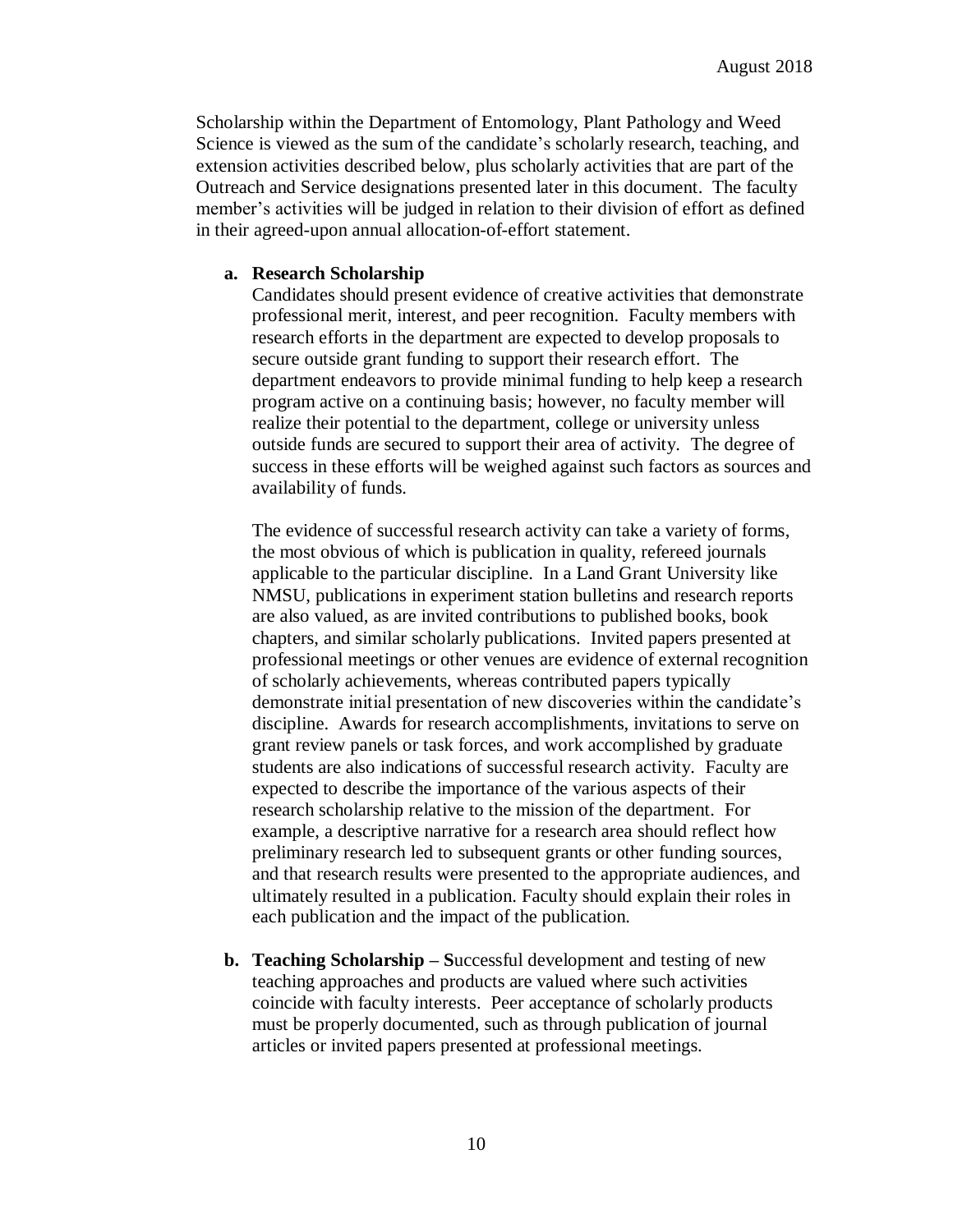**c. Extension Scholarship –** Any extension efforts will be evaluated according to ACES guidelines for extension scholarship (ACES CPT Section 6.4.1).

# **3. Outreach**

The cultivation of relationships with NMSU's stakeholders resulting from the faculty member's professional expertise and conveyed through presentations at grower meetings, at field days, to K through 12 audiences, and the like is valued by the department. Certain activities may overlap with those described in the **Service** heading below. Candidates have the flexibility to choose the section within their document where they believe particular activities fit best. However, each activity should only be described in one section. In addition, certain **Outreach** and **Service** activities may also represent **Scholarly Activities.**  Candidates are encouraged to designate such activities separately within Sections 3. and 4., explain the scholarly nature of these activities, and how the activities relate to the mission of the department.

# **4. Service**

Faculty are expected to provide evidence of their contributions to professional service, as stated in the University, College and Department guidelines for promotion or tenure. Faculty members may demonstrate service in numerous ways. The weight given to service activities during evaluation may vary considerably based on the candidate and the significance of the activity. The evaluation should focus on the importance of the activity relative to the professional expertise of the candidate, the quality of the activities, and the expectations place on the candidate at the time of hiring and during subsequent annual reviews. Successful candidates for tenure will, at the minimum, have demonstrated service to the department and in one other area listed below. Successful candidates for promotion to professor will have continued to demonstrate service to the department as well as three of the five additional areas below.

- Professional Organizations: Active participation in professional societies is an essential part of scholarship and service. Membership in applicable professional societies and attendance at meetings is expected. Activities such as serving as a reviewer, editor or officer in professional organizations are evidence that a faculty member is recognized and respected by peers.
- Non-paid consulting: Non-paid consulting with producers, various state agencies, and other departments within the College or University are examples of professional service. Depending on a faculty member's professional expertise, such service needs may be greater if no counterpart exists in the Cooperative Extension Service or elsewhere on campus. Where practical, research and teaching faculty are encouraged to contribute their service when such needs exist.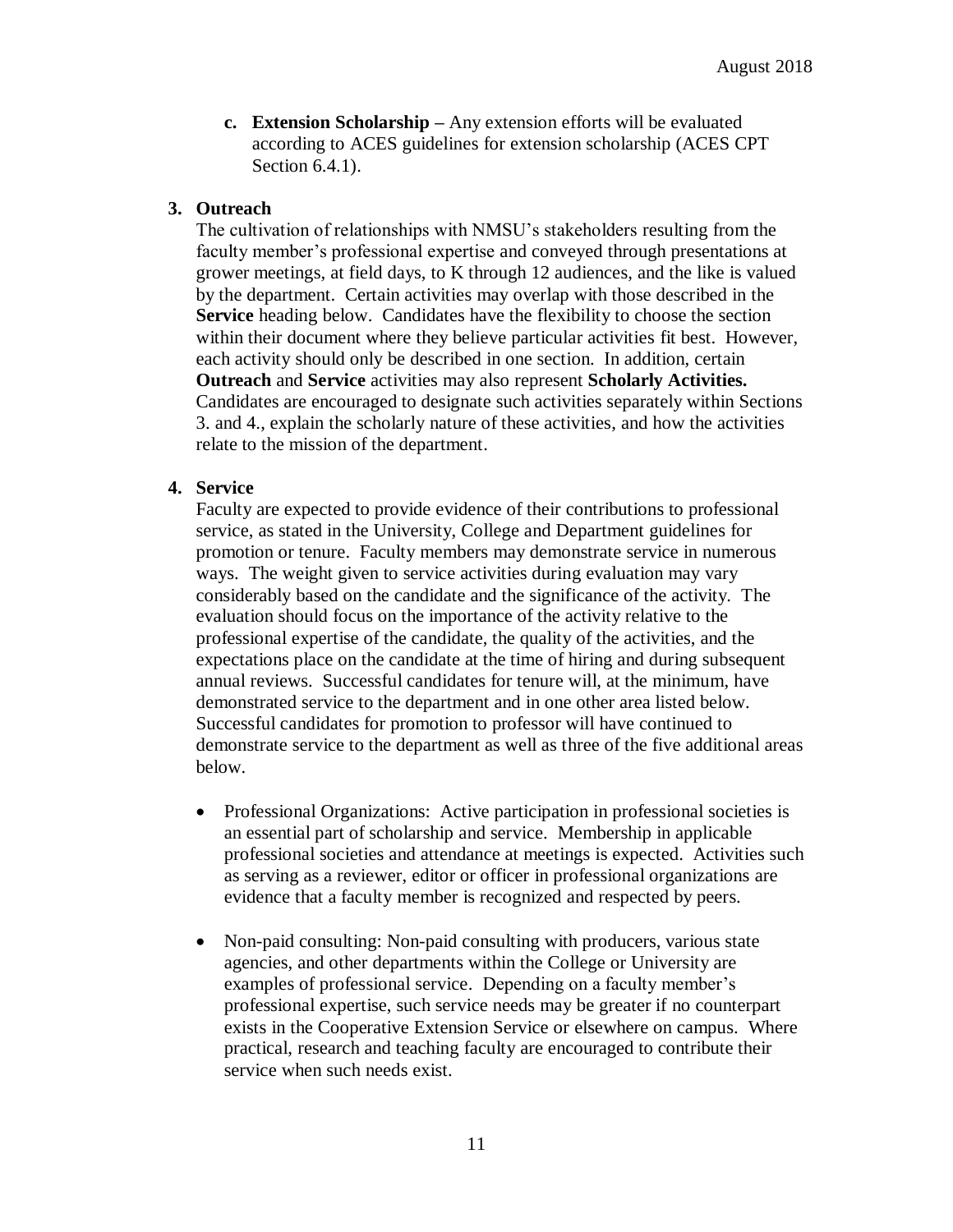- Department: Each faculty member is expected to participate in departmental committees, faculty meetings, departmental planning, and other activities as needed. Collegial participation is essential to better achieve the common goals of the department.
- College and University: Faculty participation in college and university affairs is desirable and reflects favorably on the individual and the Department. It is important, however, that faculty members and administrators ensure that participation in College and University activities does not reach a level that adversely affects an individual's research and teaching activities – particularly in the case of untenured, tenure-track faculty.
- Community: Faculty member service to the community should be related to that person's professional knowledge and skills at NMSU, and should contribute to the stature of the Department and the University.

## 5. **Leadership**

Demonstrated leadership is essential for promotion to the rank of professor. The expectations of leadership are provided in ARP 9.31 Part 3B and ACES CPT Section 6.1. Evidence includes documentation of leadership activities by the candidate plus outside recognition of these contributions. Leadership is characterized by: 1) contribution of the mission of ACES, NMSU, and to the faculty member's profession; 2) participation in the distribution of responsibility among the members of a group; 3) empowering and mentoring group members; and 4) aiding the group's decision-making process.

#### **Miscellaneous Procedures Pertaining to Promotion or Tenure.**

- **Determination of candidate's Pre-Tenure Period (or sometimes called probationary period):** The tenure clock for all TTF in ACES starts on 1 July of the calendar year in which the faculty member was hired, UNLESS the first day of employment occurs on or after the first Monday in September of that year. The tenure clock for faculty hired between September and the end of the calendar year begins 1 July of the following calendar year.
- A TTF candidate may extend the pre-tenure period in accordance with the provisions in ARP 9.35 Part 2B.
- A TTF candidate may request early tenure review in accordance with provisions in ARP 9.35 Part 2C. If an early tenure review is not successful, the candidate's contract will not be renewed consistent with the provisions of ARP 9.40.
- A candidate may review all items included in the portfolio prior to its review by the EPPWS P&T Committee except for solicited review letters.
- A candidate for promotion or tenure may change, add, or delete materials they prepared from their portfolio at any time after its submission to the EPPWS P&T Committee but prior to transmittal of the core document from the Department to the College. Any changes must be accompanied by a letter of transmittal to the department head and chair of the EPPWS P&T Committee. Once the core